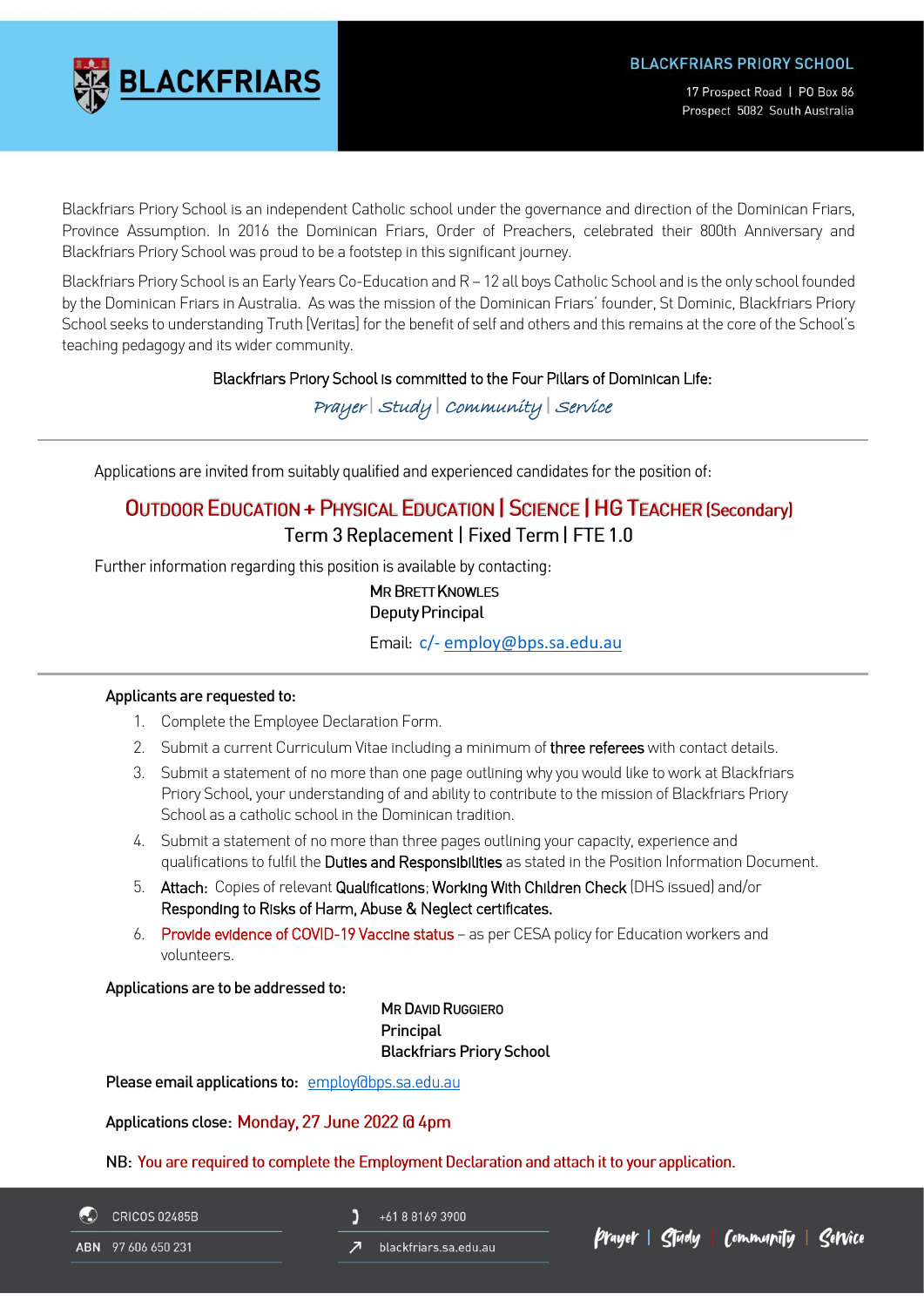

# **POSITION INFORMATION DOCUMENT**

As the only school in Australia founded by the Dominican friars, Blackfriars remains faithful to the search for truth – veritas – as lived and taught by Dominicans across the world for the past 800 years. This search follows authentically in the footsteps and foundations described by founder of the Order of Preachers, St Dominic himself, and by the School's patron, St Albert the Great.

Blackfriars Priory School is an independent Catholic school under the governance of the Dominican friars, committed to providing a holistic education – academically, socially, emotionally, physically, and spiritually – that caters specifically to the needs of boys. We develop young men who seek truth in life, walk with confidence and purpose and are inspired by the four pillars of Dominican life – Prayer, Study, Community and Service.

Blackfriars provides more than 700 students from Reception to Year 12 with modern facilities, outstanding resources, world-class tuition and opportunities to explore and question, develop confidence in their abilities and identify and excel in their natural strengths.

Blackfriars is situated on 4.5 hectares in Prospect, 3km from the centre of Adelaide and adjacent the city's northern parklands. Since its establishment in 1953, Blackfriars has provided an inclusive and progressive educational environment where boys have every opportunity to explore and discover their purpose in the world.

#### **Working at Blackfriars**

It is expected that all members of staff working at Blackfriars will support and live in harmony with the School's Catholic ethos, comply with all applicable governing codes of conduct, policies and procedures, in particular those pertinent to the safety and protection of child and young people and that of Work Health and Safety. Employees will advance the School's Strategic Plan and Mission and Vision Statements; thereby contributing towards the sustainability and growth of the broader Blackfriars community.

Blackfriars is an equal opportunity employer, embracing a culture of diversity without discrimination.

## **SECONDARY TEACHER**

| <b>EMPLOYEE NAME:</b>           | <b>NAME</b>                                                                                                                 |  |  |
|---------------------------------|-----------------------------------------------------------------------------------------------------------------------------|--|--|
| <b>EMPLOYMENT CONDITIONS:</b>   | <b>SA Catholic Schools Enterprise Agreement 2017</b><br>[or as replaced]                                                    |  |  |
| POSITION:                       | <b>Secondary Teacher</b>                                                                                                    |  |  |
| <b>FMPI OYMENT STATUS:</b>      | Replacement   FTE 1.0                                                                                                       |  |  |
| <b>MAJOR TEACHING SUBJECTS:</b> | Outdoor Education + Physical Education; Integrated Learning PE; Science;<br><b>Home Group Teacher</b>                       |  |  |
| <b>TERM OF APPOINTMENT:</b>     | Term 3: 25 July 2022 - 30 September 2022                                                                                    |  |  |
| <b>REPORTING RELATIONSHIPS:</b> | Curriculum Leaders: Physical Ed + Science,<br>Operational Managers:<br><b>Executive Manager:</b><br><b>Deputy Principal</b> |  |  |
| <b>APPOINTMENT AUTHORITY:</b>   | All staff appointments are authorised by the Principal                                                                      |  |  |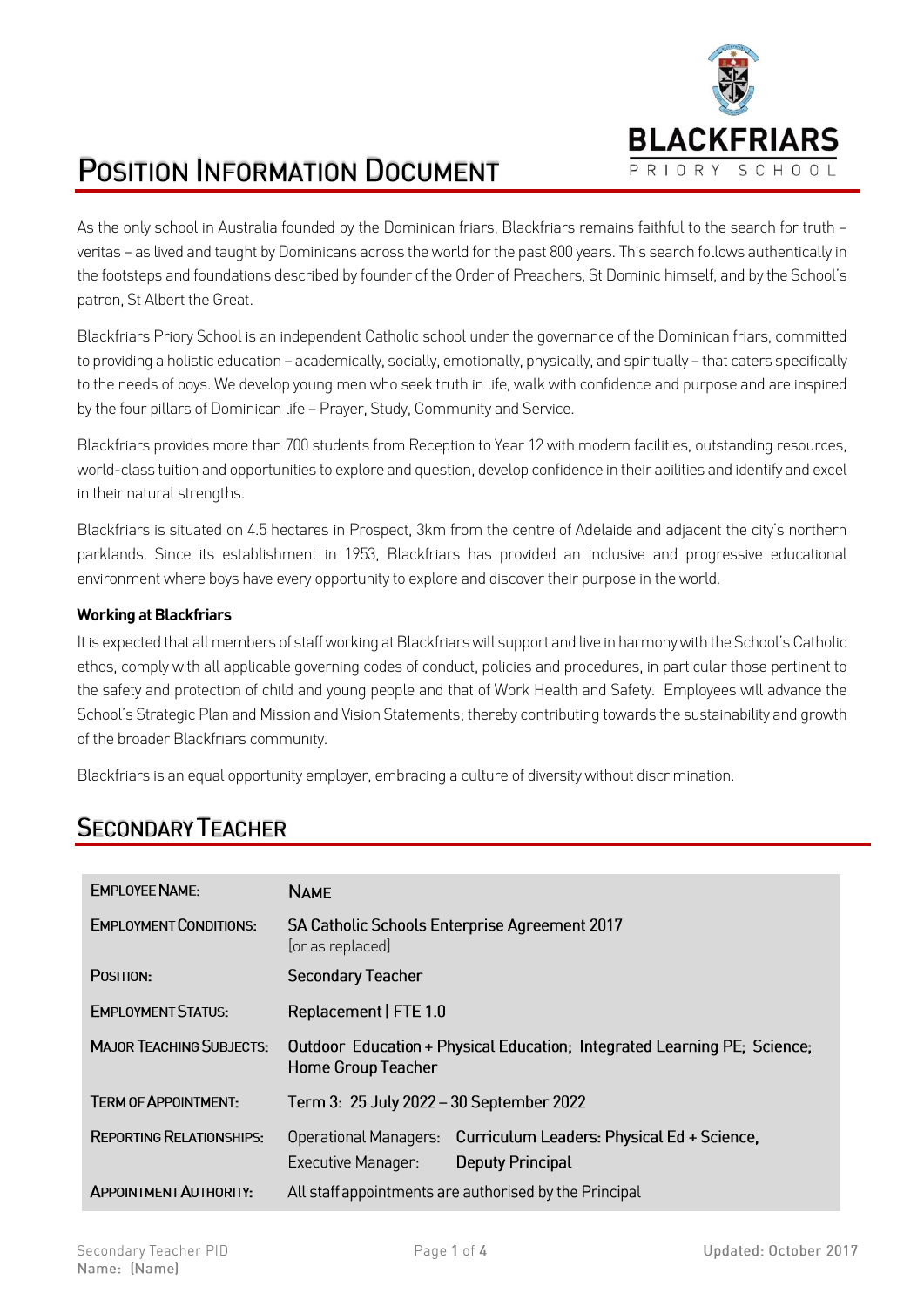#### **CONTEXT**

Teachers at Blackfriars Priory School share in the saving mission of the Catholic Church and the Order of Preachers (Dominican Friars), as:

- Professional and expert educators
- Participants in the Christian tradition and vocation of teaching, through love of neighbour and witness to the truth
- Colleagues with a common purpose, in partnership with parents/caregivers to educate students.

The teacher is responsible to the Principal through the Deputy Principal (Secondary) and if applicable, relevant PORs for:

- the development and implementation of designated areas of the curriculum
- the teaching syllabus modules to designated groups of students
- the pastoral care and general wellbeing of students, developing a cooperative relationship with the student's family, external service providers, colleagues and others for the benefit of the student.

Teachers are expected to work and develop collaborative relationships with The Dominican Friars, colleagues, parents'/care givers and other personnel within Catholic Education to facilitate student learning and engage in educational professional development.

#### **RESPONSIBILITIES**

#### 1. Professional Standards

- Demonstrates a commitment to the Catholic and Dominican charism and ethos of the School through leadership and engagement of the Four Pillars
- Operates in accordance with the Charter for Teachers in SA Catholic Schools
- Understand the employer's requirements and act in accordance with South Australian Commission for Catholic Schools (SACCS) and the school's policies, guidelines and procedures, including:
	- the SACCS Teacher Accreditation Policy (2012 (or as replaced))
- Be familiar with and act in accordance with school policies, including the Employment Policy, and other school guidelines and procedures, including those outlined in the Staff Handbooks
- Apply curriculum knowledge and teaching methods which facilitate successful learning
- Respond to learners' needs, providing a balanced and challenging program relevant to the needs of the students
- Develop and maintain working relationships
- Assess, record and report learner achievement
- Establish structures and processes to achieve a productive learning environment
- Engage behaviour management strategies that ensure a safe and successful learning environment
- Ensure that confidential information is managed appropriately
- Be familiar with and fulfil the duties of Home Group Teacher, Subject Teacher and Classroom Teacher, and according to the teacher's particular responsibilities in the school
- Carry out other non-instructional responsibilities which are part of the teachers' role, including but limited to:
	- mindful adoption of duty of care at all times
	- Complete administrative tasks accurately and on time including record keeping and reporting
- Undertake supervision of lessons and yard duty responsibilities with notable diligence
- Attend staff meetings, parent teacher interviews and other co-curricular activities
- Participate in professional development activities which lead to improved student outcomes and strengthens the professionalism of the teacher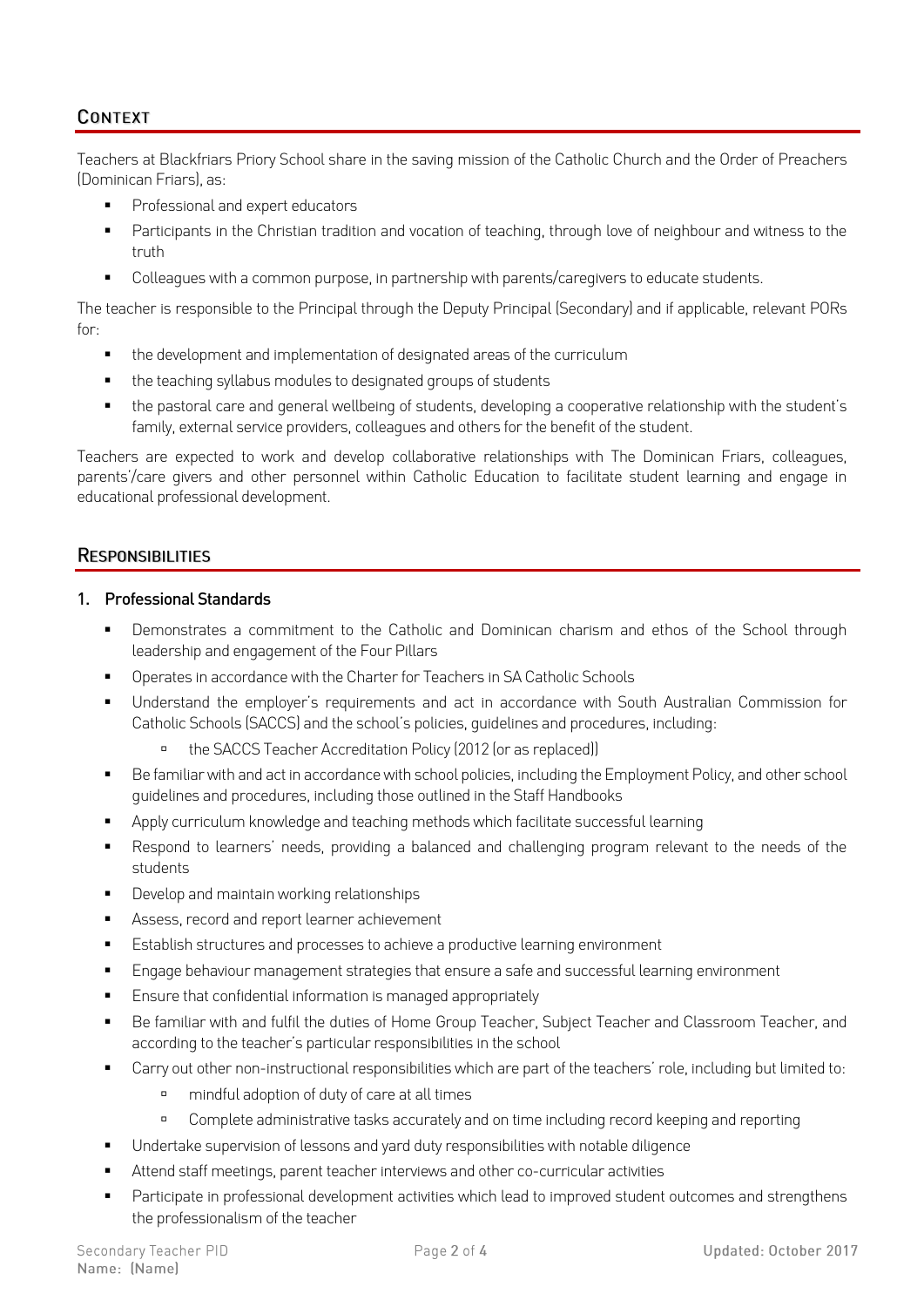Perform any other duties as required from time to time by the Principal.

#### 2. Teaching and Learning

- Plan a comprehensive learning program
- Address students' varying intellectual, emotional and physical abilities in teaching practice
- Identify individual learning needs and styles, and plan learning experiences that enable all students to achieve success
- Know and understand a range of learning methodologies and technologies and their application to the classroom
- Demonstrate best practice in teaching and learning
- Apply prior learning to changes that happen from time to time in teaching and learning practice
- Actively participate in the co-curricular programs within the school.

#### 3. Classroom Management and Behaviour Education

- Establish positive and effective relationships with students
- Establish and maintain a task oriented learning environment
- Set and adhere to timelines for completion of work
- Negotiate and implement consequences if expectations are not adhered to
- Maintain classroom for optimum learning environment
- Ensure necessary equipment and facilities are accessible, available and in readiness for planned activities
- **■** Identify factors contributing to prolonged, repeated or severely irresponsible behaviour and seek resolutions.

#### 4. Assessment and Reporting of Student Learning

- Maintain accurate and comprehensive records of student progress and achievement
- Use a variety of assessment and reporting methods and tools to regularly monitor learning process
- **•** Provide students with positive feedback on performance that reinforces student achievement and focuses on improvement
- Provide parents and students with detailed, accurate and informative written and oral reports at appropriate times, as required by the school.

#### 5. Relationship with the School and broader Community

- Demonstrate effective communication skills with students, colleagues, parents or guardians and others
- **•** Participate collaboratively with colleagues to reflect upon and improve teaching and learning practice in designated curriculum areas
- **Engage and participate where necessary, in broader School community activities.**

#### **ESSENTIAL QUALIFICATIONS/EXPERIENCE/SKILLS**

- **•** Teacher Registration qualifications in Education [Essential]
- **•** Demonstrated experience and proven ability in Education [Essential]
- Knowledge of Catholic school procedures and protocols [desirable]
- Sound principles in student behaviour and classroom management principals [Essential]
- Effective interpersonal and communication skills [Essential]
- Knowledge and experience in pedagogy and teaching principles of Boys' education [Desirable]
- Qualifications, knowledge and experience in teaching the relevant learning areas [Essential]
- Possess competence in Information Technology [Essential].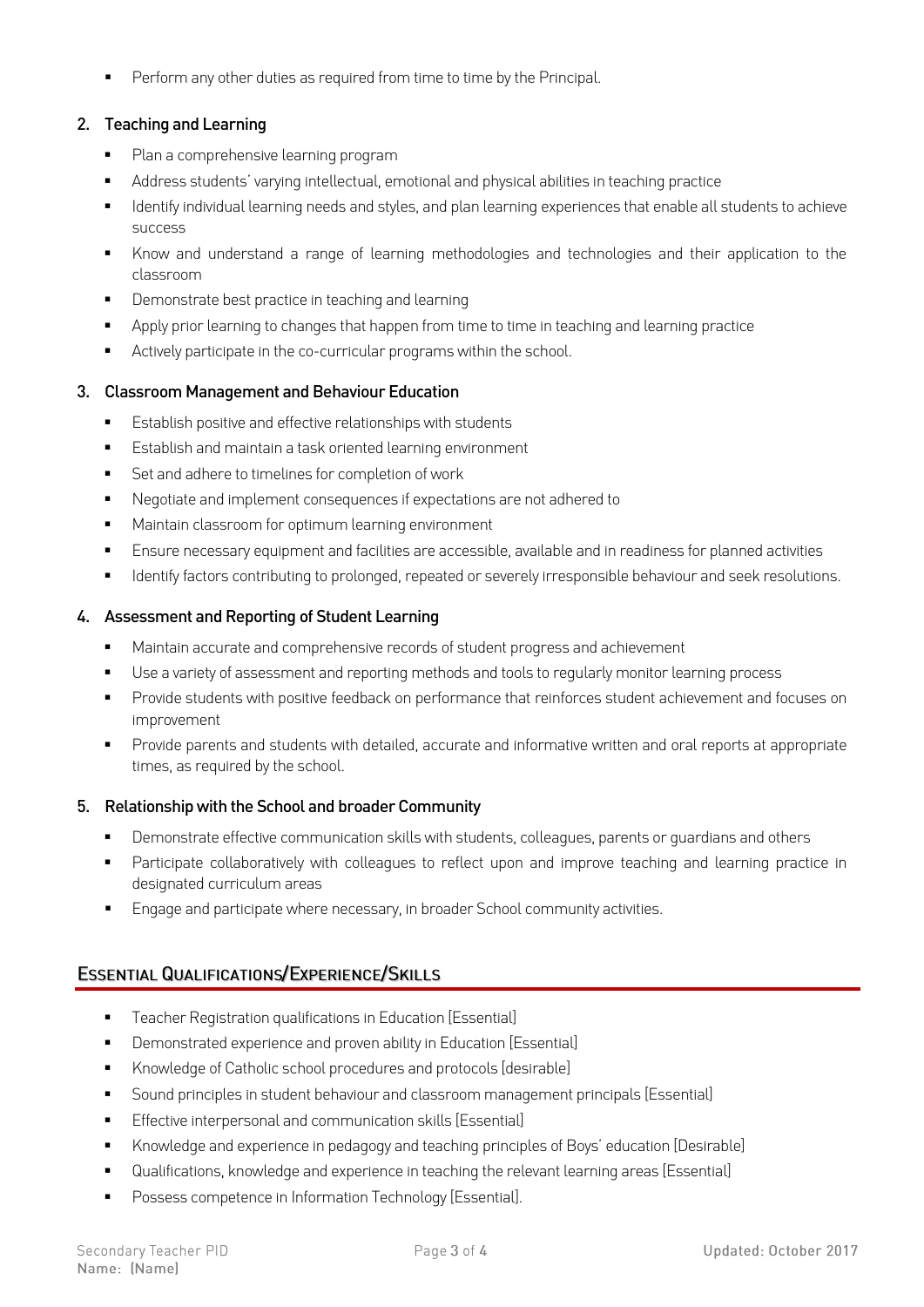#### **ACQUIRE AND MAINTAIN**

It is essential that the person appointed to this position has the appropriate, formal qualifications. The employee must acquire and maintain

- **•** Teachers Registration
- Working With Children Check (WWCC)
- Responding to Risks of Harm, Abuse and Neglect Education and Care
- **First Aid Accredited**

#### **WORK HEALTH SAFETY**

All employees are expected to:

- **•** Perform the above duties in line with any safe work practices and processes, and conduct oneself at work in a manner that is safe to self and others
- Be familiar with and understand WH&S policies of the School
- Report all hazards, incidents, accidents when witnessed, in accordance with the School's WH&S policies and procedures
- Complete WH&S education and training modules, as required
- Use correctly any equipment provided for health or safety purposes
- Follow reasonable instructions given by the School, in relation to health and safety at work.

#### **ACKNOWLEDGEMENT**

I have read and understand the requirement of this position. I acknowledge that this position information document has been designed to indicate the general nature and level of work performed by the incumbent and is not a comprehensive listing of all responsibilities, task and outcomes.